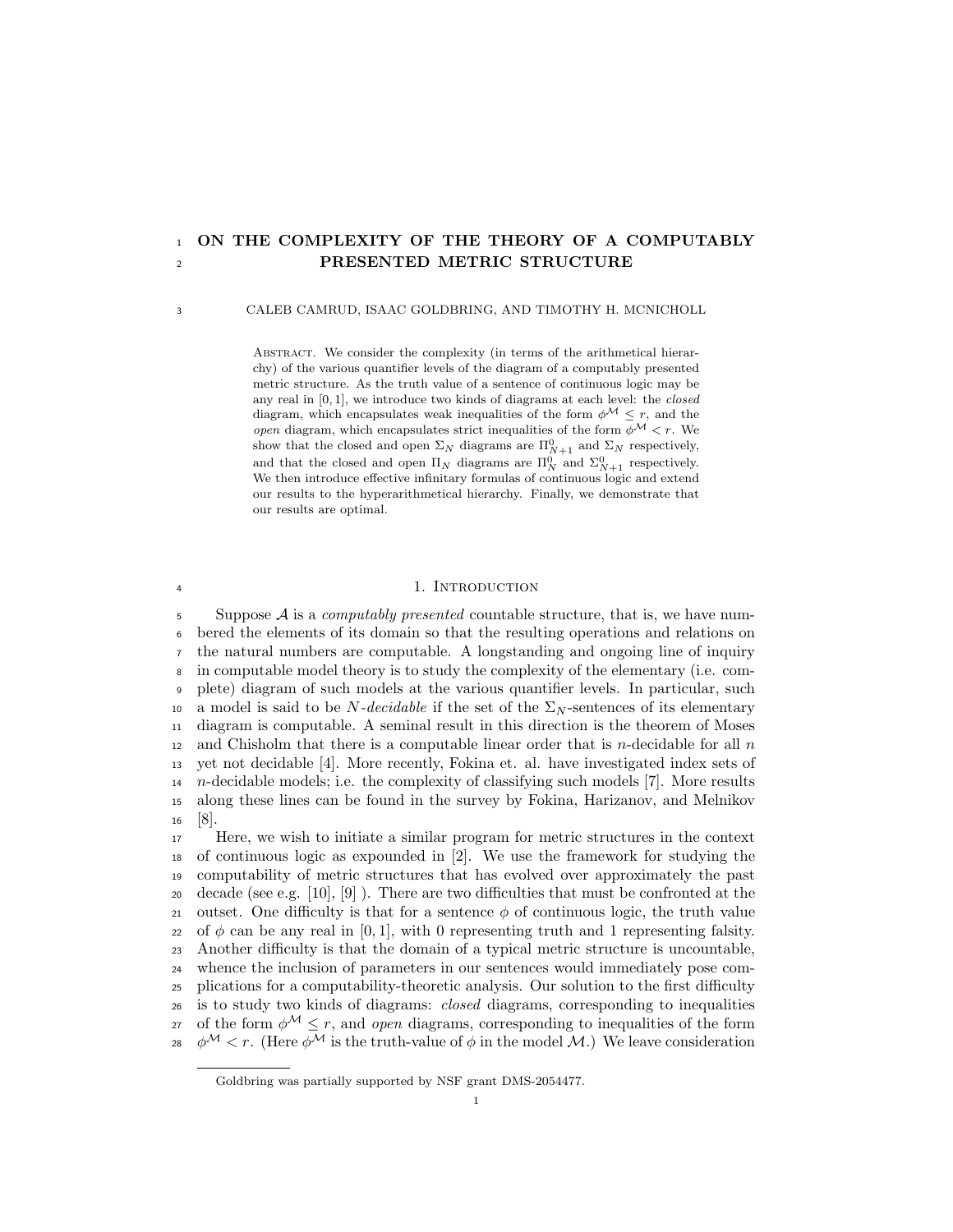of possible solutions of the second obstacle for future work. Consequently, we only consider parameter-free sentences.

In the classical case, the complexity of the levels of a diagram of a computably 4 presented model is very straightforward: the collection of true  $\Sigma_N$  sentences is <sup>5</sup>  $\Sigma_N^0$  and the collection of true Π<sub>N</sub> sentences is  $\Pi_N^0$ . True arithmetic demonstrates that these bound are optimal. We find, however, that in the context of continuous logic, the relation is not so straightforward. For example, in our first main result <sup>8</sup> (Theorem 4.2), we show that the closed  $\Sigma_N$  diagram is  $\Pi_{N+1}^0$ , so that we obtain neither the expected quantifier nor the expected level of complexity. This result may seem surprising at first due to its dissonance with the classical case. However, some reflection on the nature of computation with real numbers will likely reveal it is the only answer possible. Nevertheless, in our second main result (Theorem 5.1), we show that our upper bounds in the finite case are indeed optimal.

 We then extend our results to infinitary continuous logic. In this context, we use the hyperarithmetical hierarchy to gauge complexity. The theory of infinitary continuous logic has been previously studied in [3] and [6]. To the best of our knowledge, this is the first paper to consider effective infinitary logic for metric structures. As might be expected, our results for infinitary logic (Theorems 6.1 and 6.2), parallel our findings for finitary logic. However, the availability of infinite disjunctions yields simpler demonstrations of the lower bounds.

 The paper is organized as follows. Section 2 covers relevant background from computability theory, computable analysis, and continuous logic. Section 3 lays out the framework for effective infinitary continuous logic as well as some combinatorial results which support our work on finitary logic. Upper and lower bounds for the finitary case as presented in Sections 4 and 5 respectively. The upper and lower bounds for the infinitary case are demonstrated in Section 6. Finally, Section 7 summarizes our findings and presents some avenues for further investigation.

# 28 28 28 2. BACKGROUND

 2.1. Background from continuous Logic. We generally follow the framework of  $[2]$ . However, we limit our connectives to  $\neg$ ,  $\frac{1}{2}$ , and  $\div$ . The universal and existential quantifiers are replaced by 'sup' and 'inf' respectively. In the following, by language, we mean a signature for a metric structure. A language in this sense includes a modulus of uniform continuity for each predicate symbol and each function symbol. 34 When M is an L-structure, we denote the domain of M as  $|M|$ .

35 The  $\Sigma_N$  and  $\Pi_N$  wff's of a language L are defined as in the classical case. For 36 example, if  $\phi$  is a quantifier-free wff of L, then  $\inf_{x_1} \sup_{x_2} \phi$  is a  $\Sigma_2$  wff of L.

37 The language  $L_{\omega_1\omega}$  is considered in the sense of Eagle in [6] as opposed to the language given by Ben-Yaacov and Iovino in [3]. The key distinction is that  $L_{\omega_1\omega}$  in [6] does not require every infinitary formula to have a modulus of uniform convergence, while the language of [3] does. Adding this extra condition complicates the effective encoding of the computable infinitary formulas. However, as we shall see later, our results will hold in any reasonable effectivization of the framework of Ben-Yaacov and Iovino.

A key terminological difference with classical infinitary logic is that  $\mathbb{V}$  is used 45 for infinite conjunction and  $\bigwedge$  for infinite disjunction. That is,  $\bigvee_{n}$  is interpreted as <sup>46</sup> sup<sub>n</sub> and  $\bigwedge_n$  is interpreted as  $\inf_n$ . The reasons for this are clear when considering the ordered set of real numbers as a lattice.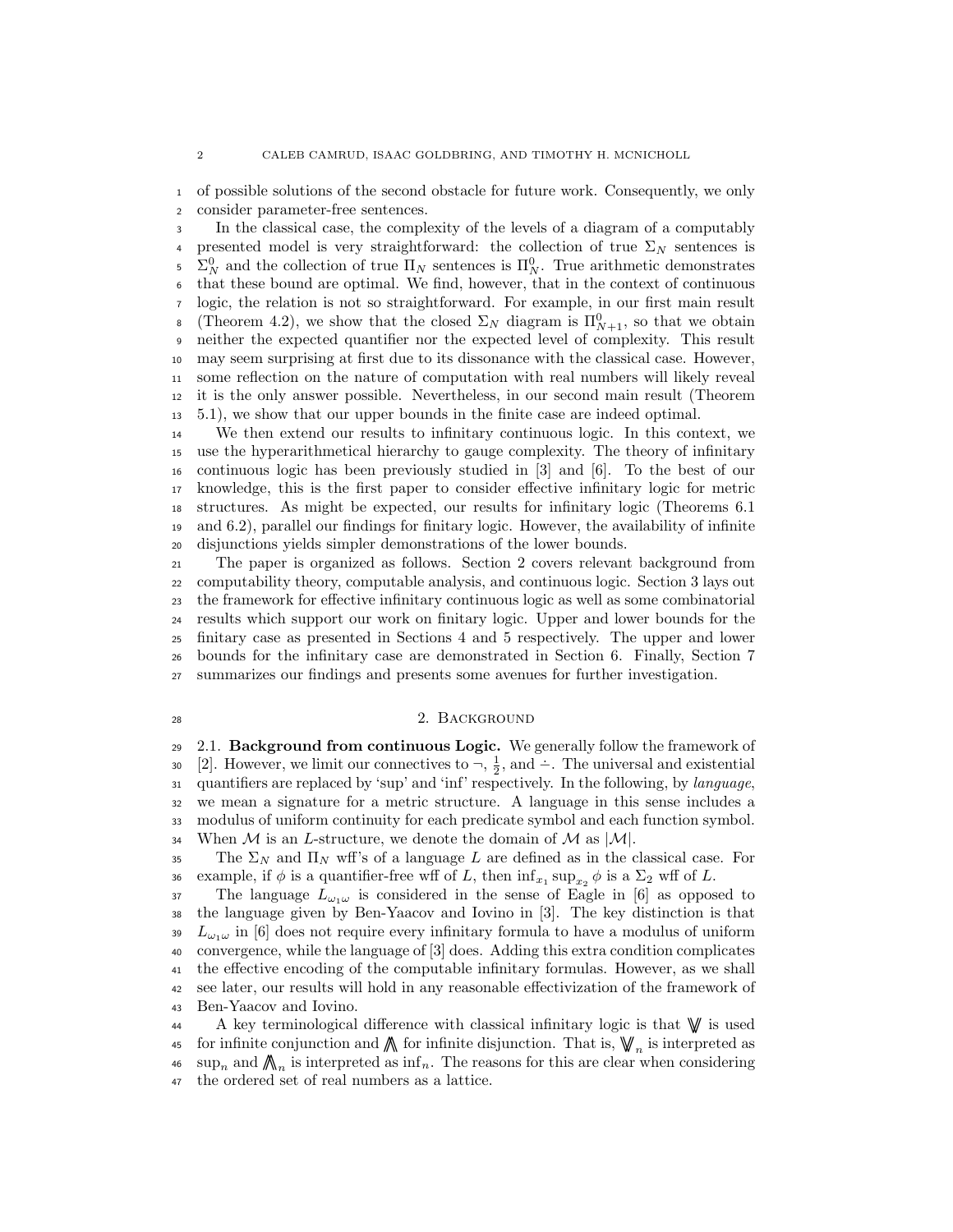<sup>1</sup> 2.2. Background from computability theory. Familiarity with standard computability-

<sup>2</sup> theoretic concepts like computable enumerability, oracle computability, the arith-

<sup>3</sup> metical hierarchy, and the relationship between each of these is assumed. A thor-

<sup>4</sup> ough treatment of these subjects can be found in [12], [5]. For background on the <sup>5</sup> hyperarithmetical hierarchy, see [1] and [11].

6 Let  $\mathcal O$  denote Kleene's system of notations for the computable ordinals. If  $\alpha$  <  $\omega_1^{\text{CK}}$ , then  $\langle \alpha \rangle$  denotes the set of all notations for  $\alpha$ .

 A real number r is *computable* if there is an effective procedure which, given  $k \in \mathbb{N}$ , produces a rational number q such that  $|r - q| < 2^{-k}$ . A sequence  $(r_n)_{n \in \mathbb{N}}$ 10 of reals is computable if it is computable uniformly in  $n$ . By an *index* of such a sequence we mean an index of a Turing machine that computes it.

suppose  $(M, d)$  and  $(M', d')$  are metric spaces, and let  $\Gamma : M \to M'$ . A map  $\Delta : \mathbb{N} \to \mathbb{N}$  is called a *modulus of continuity* for  $\Gamma$  if  $d(a, b) \leq 2^{-\Delta(k)}$  whenever  $d'(\Gamma(a), \Gamma(b)) \leq 2^{-k}$ . A map  $\Gamma : M \to M'$  is called *effectively uniformly continuous* if it has a computable modulus of uniform continuity.

<sup>16</sup> In the following, L denotes an effectively numbered language with uniformly <sup>17</sup> computable moduli of uniform continuity. That is, there is an algorithm that given a 18 number assigned to a predicate or function symbol  $\phi$  computes the modulus function 19 of  $\phi$ . Moreover, unless otherwise mentioned, every structure will be assumed to be <sup>20</sup> an L-structure.

<sup>21</sup> Our framework for the computability of metric structures is essentially that in [9]. 22 Given a structure M and  $A \subseteq |M|$ , we define the *algebra generated by* A to be the 23 smallest subset of  $|M|$  containing A that is closed under every function of M. A pair 24 (M, q) is called a presentation of M if  $q : \mathbb{N} \to |\mathcal{M}|$  is a map such that the algebra generated by ran(g) is dense. We use  $\mathcal{M}^{\sharp}$  to denote presentations of a structure 26 M. Given a presentation  $\mathcal{M}^{\sharp} = (\mathcal{M}, q)$ , every  $a \in \text{ran}(q)$  is called a *distinguished* 27 point of  $\mathcal{M}^{\sharp}$ , and each point in the algebra generated by the distinguished points <sup>28</sup> is called a *rational point* of  $\mathcal{M}^{\sharp}$ . The set of all rational points of  $\mathcal{M}^{\sharp}$  is denoted 29 Q( $\mathcal{M}^{\sharp}$ ). By an *open rational ball* of  $\mathcal{M}^{\sharp}$  we mean an open ball of  $\mathcal{M}$  whose radius is rational and whose center is a rational point of  $\mathcal{M}^{\sharp}$ . By a *rational cover* of  $\mathcal{M}^{\sharp}$ 30 31 we mean a finite set of rational balls of  $\mathcal{M}^{\sharp}$  that covers  $|\mathcal{M}|$ .

32 A presentation  $\mathcal{M}^{\sharp}$  is *computable* if the predicates of M are uniformly com-33 putable on the rational points of  $\mathcal{M}^{\sharp}$ . Since the metric is a binary predicate on  $34$  M, this entails that the distance between any two rational points is uniformly <sup>35</sup> computable. We say that a metric structure is computably presentable if it has a 36 computable presentation. We say that a presentation  $\mathcal{M}^{\sharp}$  is computably compact if 37 the set of its rational covers is computably enumerable. Lastly, we define an *index* 38 of a computable presentation  $\mathcal{M}^{\sharp}$  to be a code of a Turing machine that computes 39 the predicates of M on the rational points of  $\mathcal{M}^{\sharp}$ .

#### 40 3. PRELIMINARIES

<sup>41</sup> 3.1. Preliminaries from classical logic and computability. We begin with <sup>42</sup> some relational notation which will facilitate the statements of many of our results <sup>43</sup> and their proofs.

**44** Definition 3.1. Let  $N \in \mathbb{N}$ , and suppose  $R \subseteq \mathbb{N}^{N+1}$ .

45 
$$
(1) \ \neg R = \mathbb{N}^{N+1} - R.
$$

46 (2)  $\vec{\exists}R = \{n \in \mathbb{N} : \exists x_1 \forall x_2 ... Qx_N R(n, x_1, ..., x_N)\}.$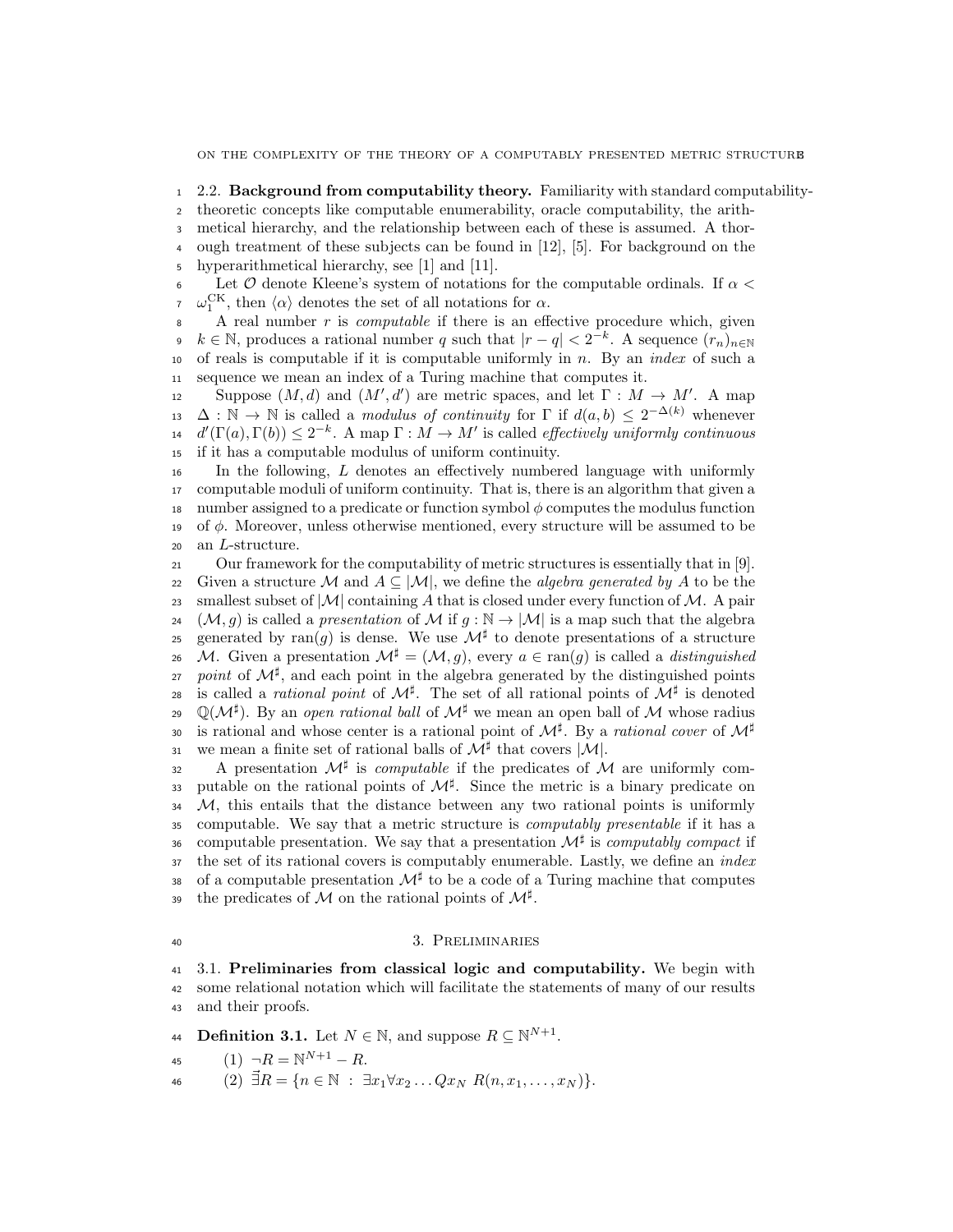$$
1 \qquad (3) \ \vec{\forall} R = \{n \in \mathbb{N} \ : \ \forall x_1 \exists x_2 \dots Q x_N \ R(n, x_1, \dots, x_N)\}.
$$

2 In Definition 3.1.2, Q denotes the quantifier  $\forall$  if N is even and  $\exists$  if N is odd. 3 Similarly, in Definition 3.1.3, Q denotes the quantifier  $\forall$  if N is odd and  $\exists$  if N is <sup>4</sup> even. We will follow these conventions in the sequel.

5 Given  $R \subseteq \mathbb{N}^{N+1}$ , we also set

$$
R^* = \{ (n, x_1, \dots, x_N) \in \mathbb{N}^{N+1} : \forall x_1' \leq x_1 \exists x_2' \leq x_2 \dots Qx_N' \leq x_N R(n, x_1', \dots, x_N') \}.
$$

6 Note that  $R \equiv_T R^*$ . Finally, let  $χ_R$  denote the characteristic (indicator) function of  $R$ .

We fix a uniformly computable family  $(R_N)_{N\in\mathbb{N}}$  of relations so that for each  $N \in \mathbb{N}, R_{2N} \cup R_{2N+1} \subseteq \mathbb{N}^{N+2}, \vec{\forall} R_{2N} \text{ is } \Pi_{N+1}^0\text{-complete, and } \vec{\exists} R_{2N+1} \text{ is } \Sigma_{N+1}^0\text{-}$ <sup>10</sup> complete.

<sup>11</sup> 3.2. Preliminaries from continuous logic. We begin by formally defining the <sup>12</sup> open and closed diagrams of a metric structure.

13 **Definition 3.2.** Let M be an L-structure. In the following,  $\phi$  ranges over sentences 14 of L and q ranges over  $[0, 1] \cap \mathbb{Q}$ .

15 (1) The closed (resp. open) quantifier-free diagram of  $\mathcal M$  is the set of all pairs 16 ( $\phi, q$ ) so that  $\phi$  is quantifier-free and  $\phi^{\mathcal{M}} \leq q$  (resp.  $\phi^{\mathcal{M}} \leq q$ ).

17 (2) For every positive integer N, the closed (resp. open)  $\Pi_N$  diagram of M is 18 the set of all pairs  $(\phi, q)$  so that  $\phi$  is  $\Pi_N$  and  $\phi^{\mathcal{M}} \leq q$  (resp.  $\phi^{\mathcal{M}} < q$ ). The 19 closed and open  $\Sigma_N$  diagrams are defined similarly.

20 We now define the computable wff's of  $L_{\omega_1\omega}$  and their codes by effective transfi-<sup>21</sup> nite induction. We follow the development of the classical case in [1]. We presume 22 an effective enumeration of the quantifier-free wff's of  $L$ . We also presume effective <sup>23</sup> codings of the following.

24 (1) All pairs of the form  $(j,\overline{z})$ , where  $j \in \mathbb{N}$  and  $\overline{z}$  is a tuple of variables.

25 (2) All quadruples of the form  $(X, a, \overline{x}, e)$ , where  $X \in \{\Sigma, \Pi\}$ ,  $a, e \in \mathbb{N}$ , and  $\overline{x}$ <sup>26</sup> is a tuple of variables.

27 When  $\xi$  is a tuple of either of the above types, we let  $\overline{\xi}$  denote the code of  $\xi$ .

For every  $X \in \{\Sigma, \Pi\}$  and  $a \in \mathcal{O}$ , we first define the index set  $S_a^X$  in such a way that if  $a \in \langle \alpha \rangle$ , then every formula with indices in  $S_a^X$  will be  $X_\alpha$ .

30 We begin by setting  $S_1^{\Sigma}$  and  $S_1^{\Pi}$  to be the set of codes of all quantifier-free, finitary 31 formulas of L. (Recall that 1 denotes 0 in Kleene's  $\mathcal{O}$ .) For every  $a \in \mathcal{O} - \{1\}$  and 32  $X \in \{\Sigma, \Pi\}$ , let  $S_a^X$  be the set of codes of all quadruples of the form  $(X, a, \overline{x}, e)$ , 33 where  $\bar{x}$  is a finite tuple of variable symbols, and  $e \in \mathbb{N}$ .

34 Now for every  $a \in \mathcal{O}, X \in \{\Sigma, \Pi\},$  and tuple of variable symbols  $\overline{x}$ , we define 35  $P(X, a, \overline{x})$  to be the set of all codes of pairs  $(j, \overline{z})$ , where j codes a quadruple 36  $(X, b, \overline{y}, e')$  with  $b < \infty$  a and  $\overline{z}$  is a finite sequence of variable symbols of  $\overline{y}$  not 37 contained in  $\overline{x}$ .

38 For each  $i \in S_a^{\Sigma} \cup S_a^{\Pi}$ , we define an infinitary wff  $\phi_i$  as follows:

(1) If  $a = 1$ , then  $\phi_i$  is the quantifier-free finitary wff indexed by i.

$$
40 \qquad (2) \text{ Suppose } a > 1 \text{ and } i = (X, a, \overline{x}, e).
$$

41 (a) If  $X = \Sigma$ , then

$$
\phi_i = \bigwedge_{\overline{(j,\overline{z})} \in W_e \cap P(\Pi,a,\overline{x})} \inf_{\overline{z}} \phi_j.
$$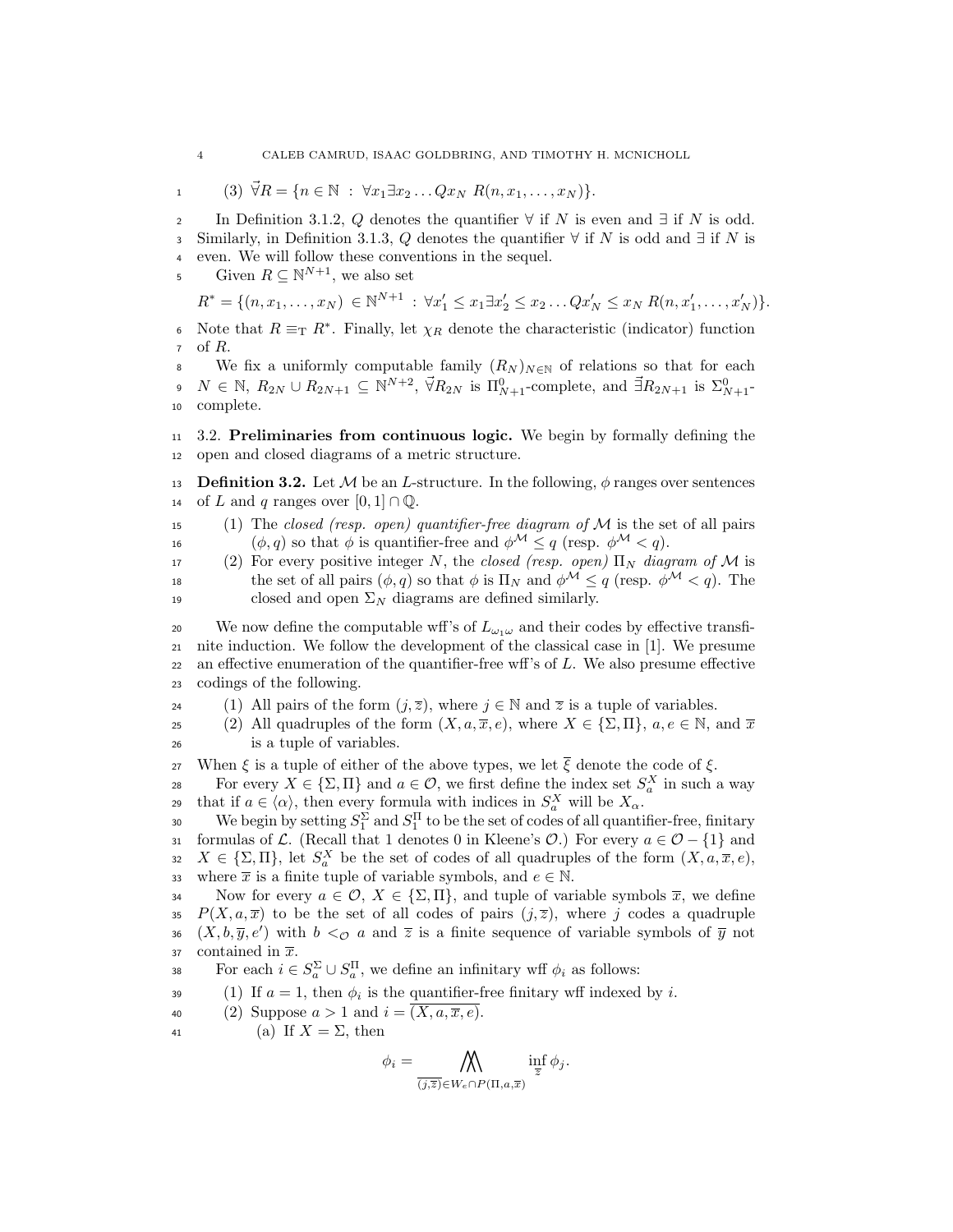$$
1 \t\t(b) If X = \Pi, then
$$

$$
\phi_i = \bigvee_{\overline{(j,\overline{z})} \in W_e \cap P(\Sigma,a,\overline{x})} \sup_{\overline{z}} \phi_j.
$$

For every computable ordinal  $\alpha$ , we let  $\Sigma^c_\alpha$  denote the set of all formulas  $\phi_i$  where  $i \in \bigcup_{a \in \langle \alpha \rangle} S_a^{\Sigma}$ . Similarly,  $\Pi_{\alpha}^c$  denotes the set of all formulas  $\phi_i$  where  $i \in \bigcup_{a \in \langle \alpha \rangle} S_a^{\Pi}$ . If  $\psi = \phi_i$ , then we say that i is a code of  $\psi$ . By a computable infinitary formula, <sup>5</sup> we mean an element of Σ<sup>*c*</sup><sub>α</sub> ∪ Π<sup>*c*</sup><sub>α</sub> for some computable ordinal α.

<sup>6</sup> It is fairly routine to verify that all logical operations can be performed effectively 7 via this coding system. For example, from an i that codes an infinitary wff  $\phi$ , it is 8 possible to compute a code of  $\sup_x \phi$ .

 3.3. Combinatorial preliminaries. We introduce here some results that will sup- port our demonstration of lower bounds. Among these, our main result (Theorem 11 3.5) is a principle for representing  $\Sigma_N^0$  and  $\Pi_N^0$  sets as solutions of inequalities involving infinite series. We believe this connection is sufficiently novel to merit consideration on its own.

<sup>14</sup> We begin with the following lemma which is easily verified by simultaneous 15 induction on N. Note that the suprema and infima range over  $\mathbb{N}$ .

- 16 Lemma 3.3. For  $R \subseteq \mathbb{N}^{N+1}$  and  $n \in \mathbb{N}$ , we have:
- 17 (1)  $n \in \vec{\forall} R$  if and only if  $\inf_{x_1} \sup_{x_2} ... Q_{x_N} \chi_R(n, x_1, ..., x_N) = 1$ .

18 (2)  $n \in \vec{\exists} R$  if and only if  $\sup_{x_1} \inf_{x_2} \dots Q_{x_N} \chi_R(n, x_1, \dots, x_N) = 1$ .

<sup>19</sup> To state our main theorem of this section, we need the following.

**Definition 3.4.** For  $K, N \in \mathbb{N}$  and  $f : \mathbb{N}^{N+1} \to \mathbb{R}$  a bounded function, set:

$$
\Gamma_K(f; x_1, \dots, x_N) = \sum_{x_0=0}^K 2^{-(x_0+1)} f(x_0, \dots, x_N)
$$

$$
\Gamma(f; x_1, \dots, x_N) = \sum_{x_0=0}^{\infty} 2^{-(x_0+1)} f(x_0, \dots, x_N).
$$

21 We define  $\Gamma(f): \mathbb{N}^N \to \mathbb{R}$  by setting  $\Gamma(f)(x_1, \ldots, x_N) = \Gamma(f; x_1, \ldots, x_N)$ . We 22 note that  $\Gamma(f)$  is computable if f is computable and, in this case, an index of  $\Gamma(f)$ 23 can be computed from an index of  $f$  and a bound on  $f$ .

<sup>24</sup> We are now ready to state and prove the key result of this section. In what follows, we view elements of  $\mathbb{N}^{N+2}$  as being of the form  $(x_0, x_1, \ldots, x_N, n)$ .

26 **Theorem 3.5.** Let  $R \subseteq \mathbb{N}^{N+2}$ , and let  $n \in \mathbb{N}$ .

27 (1)  $n \in \overrightarrow{V}R$  if and only if

$$
\inf_{x_1} \sup_{x_2} \dots Q_{x_N} \Gamma(1 - \frac{1}{2}\chi_{R^*}; x_1, \dots, x_N, n) \le \frac{1}{2}.
$$

28 (2)  $n \in \exists R$  if and only if

$$
\sup_{x_1} \inf_{x_2} \dots Q_{x_N} \Gamma(\frac{1}{2} \chi_{(-R)^*}; x_1, \dots, x_N, n) < \frac{1}{2}.
$$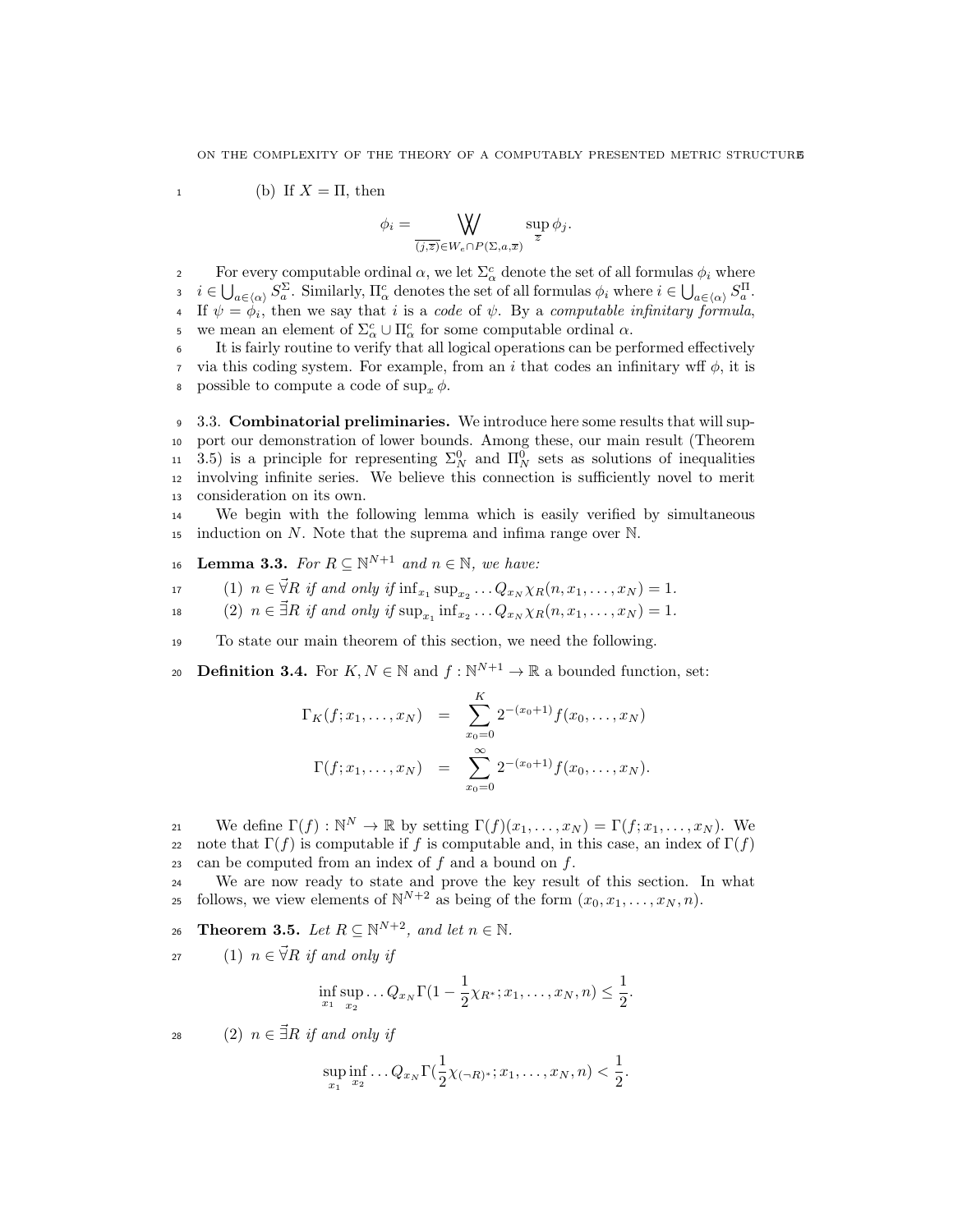- <sup>1</sup> The proof of the previous theorem requires a few preparatory lemmas. For the
- 2 first lemma, note that if  $f : \mathbb{N} \to \mathbb{R}$  is a bounded function, then  $\Gamma_K(f)$  is simply a
- <sup>3</sup> real number (i.e. a constant).
- **4** Lemma 3.6. If  $f : \mathbb{N} \to {\frac{1}{2}, 1}$ , then for every  $K \in \mathbb{N}$ ,  $\Gamma_K(f) \leq \frac{1}{2}$  if and only if  $f(m) = \frac{1}{2}$  for all  $m < K$ .
- 6 Proof sketch. Fix  $K \in \mathbb{N}$ . Consider the given sum in base 2. Any  $m < K$  for which  $f(m) = 1$  leads to a 'carry' operation so that the  $\frac{1}{2}$ -position becomes 1. Adding  $f(K)$  would then force the value to be greater than  $\frac{1}{2}$ .
- **Lemma 3.7.** Suppose  $R \subseteq \mathbb{N}^{N+1}$ . Then  $\vec{\forall}(R^*) = \vec{\forall}R$ .
- 10 *Proof sketch*. The proof that  $\vec{\forall}(R^*) \subseteq \vec{\forall}R$  is straightforward. The other inclusion <sup>11</sup> is demonstrated via Skolemization.

12 **Lemma 3.8.** Fix  $R \subseteq \mathbb{N}^{N+2}$  and  $1 \leq J \leq N$ . Then for every  $x_1, \ldots, x_{J-1}, n \in \mathbb{N}$ 13 and every  $K \in \mathbb{N}$ , we have:

- 14 (1)  $\sup_{x,j} \inf_{x_{J+1}} \dots Q_{x_N} \Gamma_K(1 \frac{1}{2}\chi_{R^*}; x_1, \dots, x_N, n) \leq \frac{1}{2}$  if and only if
- 15  $\Gamma_K(\sup_{x_J} \inf_{x_{J+1}} \dots Q_{x_N}(1 \frac{1}{2}\chi_{R^*}); x_1, \dots, x_{J-1}, n) \leq \frac{1}{2}.$
- 16 (2)  $\inf_{x_J} \sup_{x_{J+1}} \dots Q_{x_N} \Gamma_K(1 \frac{1}{2}\chi_{R^*}; x_1, \dots, x_N, n) \leq \frac{1}{2}$  if and only if
- 17  $\Gamma_K(\inf_{x_J} \sup_{x_{J+1}} \dots Q_{x_N}(1 \frac{1}{2}\chi_{R^*}; x_1, \dots, x_{J-1}, n) \leq \frac{1}{2}.$

18 *Proof.* Set  $G = 1 - \frac{1}{2}\chi_{R^*}$  and note that  $\text{ran}(G) \subseteq {\frac{1}{2}, 1}$ . Thus, in what follows, all 19 suprema are maxima and all infima are minima. Also, we may assume  $K > 0$ .

20 We proceed by induction on  $N-J$ . We begin with the base case for (1), 21 that is,  $J = N - 1$ . Without loss of generality, we may assume that one of the 22 two quantities in (1) is no larger than  $\frac{1}{2}$ . Since  $\Gamma_K(\sup_{x_N} G; x_1, \ldots, x_{N-1}, n) \geq$  $\sup_{x_N} \Gamma_K(G; x_1, \ldots, x_N, n)$ , we may assume  $\sup_{x_N} \Gamma_K(G; x_1, \ldots, x_N, n) \leq \frac{1}{2}$ . By 24 Lemma 3.6, we have that  $G(x_0, x_1, \ldots, x_N, n) = \frac{1}{2}$  for all  $x_N \in N$  and all  $x_0 < K$ . 25 By Lemma 3.6 again,  $\Gamma_K(\sup_{x_N} G; x_1, \ldots, x_{N-1}, n) \leq \frac{1}{2}$ .

<sup>26</sup> We now consider the base case for (2). Again, we may assume one of the 27 two quantities in (2) is no larger than  $\frac{1}{2}$ . Since  $\Gamma_K(\inf_{x_N} G; x_1, \ldots, x_{N-1}, n) \leq$ 28  $\inf_{x_N} \Gamma_K(G; x_1, \ldots, x_N, n)$ , we assume  $\Gamma_K(\inf_{x_N} G; x_1, \ldots, x_{N-1}, n) \leq \frac{1}{2}$ . By Lemma 29 3.6,  $\inf_{x_N} G(x_0, \ldots, x_N, n) = \frac{1}{2}$  for all  $x_0 < K$ . Consequently, for each  $x_0 < K$ , 30 there exists  $\xi_{x_0} \in \mathbb{N}$  so that  $G(x_0, \ldots, x_{N-1}, \xi_{x_0}, n) = \frac{1}{2}$ . Let

$$
\xi = \begin{cases} \max_{x_0 < K} \xi_{x_0} & \text{if } N \text{ odd} \\ 0 & \text{otherwise.} \end{cases}
$$

31 By the definition of  $R^*$ , it follows that  $G(x_0, \ldots, x_{N-1}, \xi, n) = \frac{1}{2}$  for all  $x_0 < K$ . 32 By Lemma 3.6 again,  $\inf_{x_N} \Gamma_K(G; x_1, \ldots, x_N, n) \leq \frac{1}{2}$ .

33 We now perform the inductive step for (1). Suppose that  $N - J > 1$  and set  $H = \inf_{x_{J+1}} \dots Q_{x_N} G$ . By the inductive hypothesis, it suffices to show that 35  $\sup_{x_J} \Gamma_K(H; x_1, \ldots, x_J, n) \leq \frac{1}{2}$  if and only if  $\Gamma_K(\sup_{x_J} H; x_1, \ldots, x_{J-1}, n) \leq \frac{1}{2}$ . 36 Without loss of generality, we assume  $\sup_{x_J} \Gamma_K(H; x_1, \ldots, x_J, n) \leq \frac{1}{2}$  By Lemma 37 3.6, for all  $x_J \in N$  and all  $x_0 < K$ ,  $H(x_0, x_1, \ldots, x_J, n) = \frac{1}{2}$ . By Lemma 3.6 again, 38  $\Gamma_K(\sup_{x_J} H; x_1, \ldots, x_{J-1}, n) \leq \frac{1}{2}.$ <sup>39</sup> We now carry out the inductive step for (2). In this case, we consider the function

- $H = \sup_{x_{J+1}} \ldots Q_{x_N} G(x_0, \ldots, x_N, n)$ . It suffices to show that  $\inf_{x_J} \Gamma_K(H; x_1, \ldots, x_J, n) \le$
- <sup>41</sup>  $\frac{1}{2}$  if and only if  $\Gamma_K(\inf_{x_J} H; x_1, \ldots, x_{J-1}, n) \leq \frac{1}{2}$ . Without loss of generality, we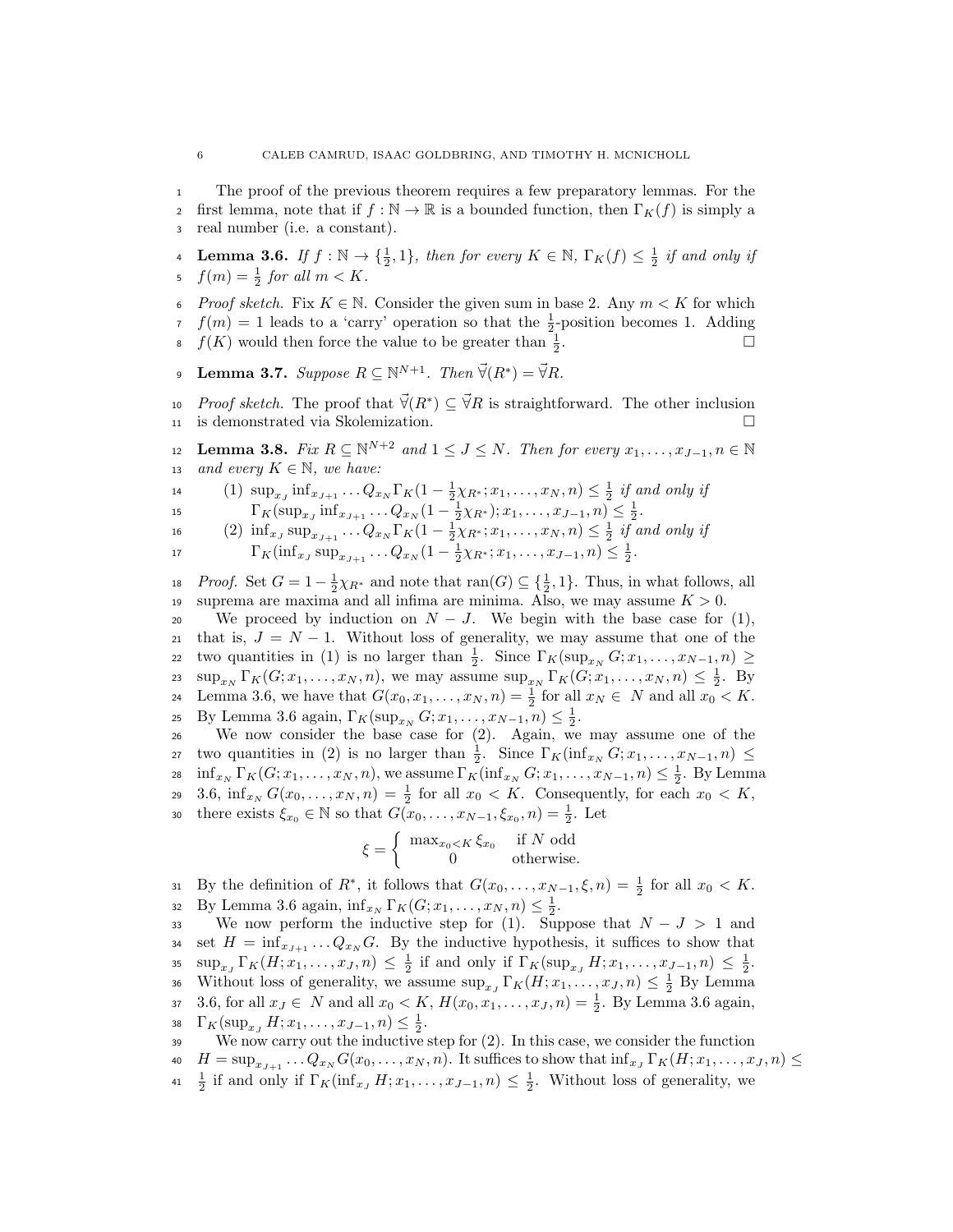assume  $\Gamma_K(\inf_{x_J} H; x_1, \ldots, x_{J-1}, n) \leq \frac{1}{2}$ . By Lemma 3.6, for every  $x_0 \lt K$ ,

 $\inf_{x_J} H(x_0, \ldots, x_J, n) = \frac{1}{2}$ , whence, for every  $x_0 \lt K$ , there exists  $\xi_{x_0} \in \mathbb{N}$  so s that  $H(x_0, \ldots, x_{J-1}, \xi_{x_0}, n) = \frac{1}{2}$ . Let

$$
\xi = \begin{cases} \max_{x_0 < K} \xi_{x_0} & J \text{ odd} \\ 0 & \text{otherwise.} \end{cases}
$$

4 By the definition of  $R^*$ ,  $H(x_0, x_1, \ldots, x_{J-1}, \xi, n) = \frac{1}{2}$  for all  $x_0 < K$ . By Lemma 5 3.6,  $\Gamma_K(\inf_{x_J} H; x_0, \ldots, x_{J-1}, n) = \frac{1}{2}$ . □

 We note that while Lemma 3.8 is hardly the key result of this section, it is nevertheless somewhat surprising. In general, one does not expect to be able to s interchange summation with sup or inf. It is here that the use of  $R^*$  comes in to consideration and provides a path to a weaker conclusion but one that is just strong enough to effect the rest of the proof.

11 Proof of Theorem 3.5. It suffices to prove  $(1)$ ; part  $(2)$  follows by considering com-12 plements. Once again, set  $G = 1 - \frac{1}{2}\chi_{R^*}.$ 

Suppose  $n \in \vec{\forall} R$ . It follows from Lemmas 3.3 and 3.7 that

$$
\sup_{x_0} \inf_{x_1} \dots Q_{x_N} G(x_0, \dots, x_N, n) = \frac{1}{2}.
$$

Thus, by Lemma 3.6,  $\Gamma_K(\inf_{x_1} \ldots Q_{x_N}G; n) \leq \frac{1}{2}$ . By Lemma 3.8, we have that

$$
\inf_{x_1} \dots Q_{x_N} \Gamma_K(G; x_1, \dots, x_N, n) \le \frac{1}{2}.
$$

13 Since  $G \leq 1$ , it follows that

$$
\inf_{x_1} \dots Q_{x_N} \Gamma(G; x_1, \dots, x_N, n) \le \frac{1}{2} + 2^{-(K+1)}
$$

14 for all  $K \in \mathbb{N}$ . Hence,  $\sup_{x_0} \inf_{x_1} \dots Q_{x_N} \Gamma(G; x_1, \dots, x_N, n) \leq \frac{1}{2}$ . 15 Conversely, suppose  $\inf_{x_1} \sup_{x_2} \dots Q_{x_N} \Gamma(G; x_1, \dots, x_N, n) \leq \frac{1}{2}$ . Since  $G >$ 16 0, for every  $K \in \mathbb{N}$ ,  $\inf_{x_1} \sup_{x_2} \dots Q_{x_N} \Gamma_K(G; x_1, \dots, x_N, n) \leq \frac{1}{2}$ . By Lemmas 17 3.6 and 3.8, for every  $x_0 \lt K$ ,  $\inf_{x_1} \sup_{x_2} \ldots Q_{x_N} G(x_0, \ldots, x_N, n) = \frac{1}{2}$ . Thus,  $\sup_{x_0} \inf_{x_1} \sup_{x_2} \dots Q_{x_N} G(x_0, \dots, x_N, n) = \frac{1}{2}$ . It follows from Lemma 3.3 that  $n \in \overrightarrow{\forall} R^*$ . Thus, by Lemma 3.7,  $n \in \overrightarrow{\forall} R$ . 19  $n \in \vec{\forall} R^*$ . Thus, by Lemma 3.7,  $n \in \vec{\forall} R$ .

# 20 4. FINITARY DIAGRAM RESULTS- UPPER BOUNDS

<sup>21</sup> We begin by considering the quantifier-free diagrams.

22 Proposition 4.1. If  $M$  is a computably presentable L-structure, then the closed  $_{{\rm 23}}$  quantifier-free diagram of M is  $\Pi_{{\rm 1}}^{{\rm 0}}$  and the open quantifier-free diagram of M is 24  $\Sigma_1^0$ .

 $25$  Proof. The proposition follows from the observation that if  $M$  is computably pre-26 sentable, then the map  $\phi \mapsto \phi^{\mathcal{M}}$  is computable on the set of quantifier-free sentences  $27 \text{ of } L.$ 

<sup>28</sup> We note that the proof of Proposition 4.1 is uniform; that is, from an index of a presentation of M, it is possible to compute a  $\Pi_1^0$  index of the closed quantifier-free

- 30 diagram of  $\mathcal M$  and a  $\Sigma_1^0$  index of the open quantifier-free diagram of  $\mathcal M$ .
- <sup>31</sup> We now consider the higher-level diagrams.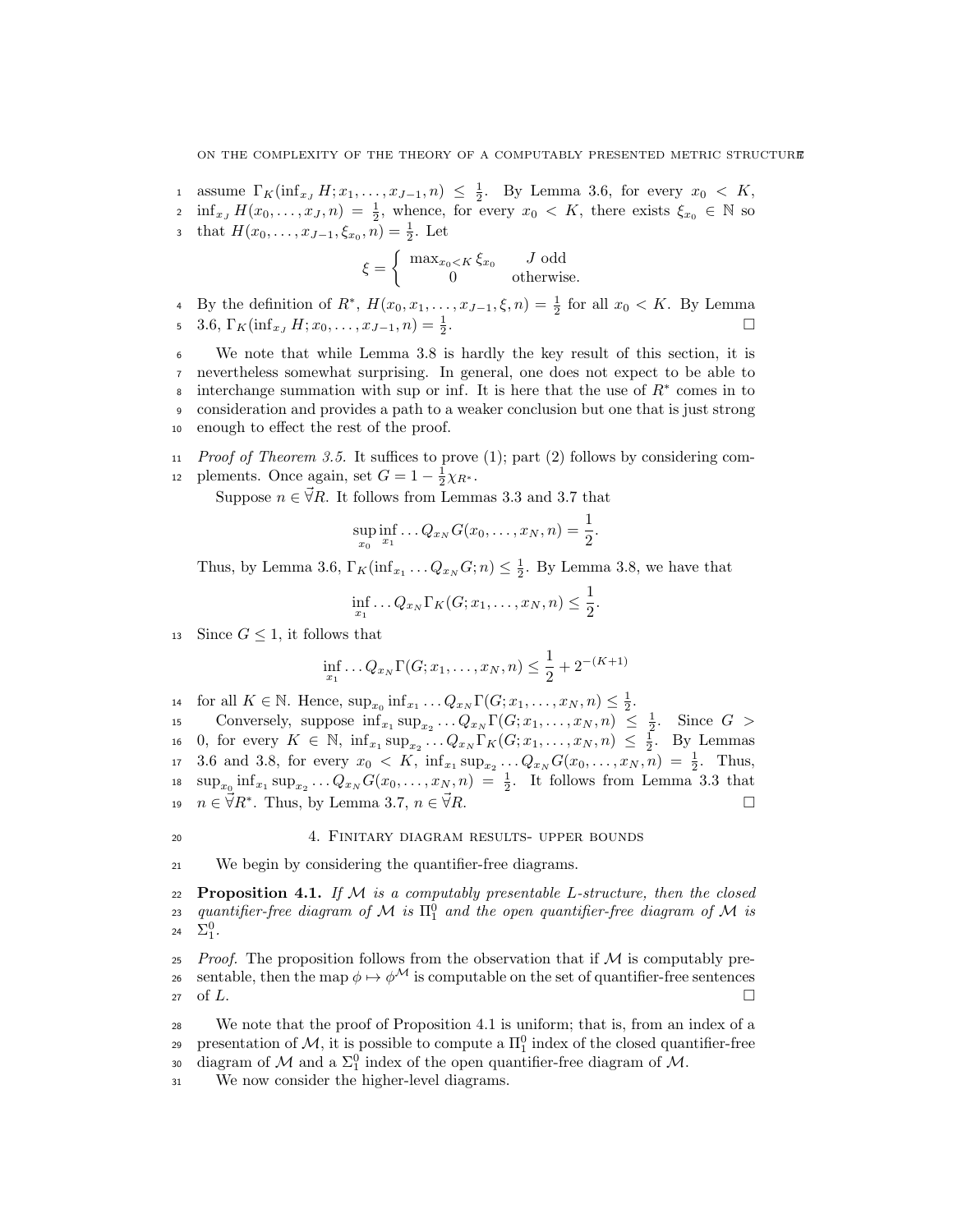1 **Theorem 4.2.** Let M be a computably presentable L-structure, and let N be a <sup>2</sup> positive integer.

3 (1) The closed  $\Pi_N$  diagram of M is  $\Pi_N^0$ , and the open  $\Pi_N$  diagram of M is 4  $\Sigma_{N+1}^0$ .

5 (2) The closed  $\Sigma_N$  diagram of M is  $\Pi^0_{N+1}$ , and the open  $\Sigma_N$  diagram of M is 6  $\Sigma_N^0$ .

<sup>7</sup> Moreover, the results of (1) and (2) hold uniformly in the sense that from N and <sup>8</sup> an index for a computable presentation for M, one can compute an index for any <sup>9</sup> of the above diagrams.

10 *Proof.* Throughout this proof, we fix a computable presentation  $\mathcal{M}^{\sharp}$  of M. We 11 proceed by induction on  $N$ , the base case being true by Proposition 4.1. We now 12 fix a positive integer  $N$  and assume that (1) and (2) hold uniformly for every 13  $M < N$ .

**Fix a**  $\Pi_N$  sentence φ and a rational number q. Note that φ has the form  $\sup_{\overline{x}} \psi$ , 15 where  $\psi$  is a  $\Sigma_{N-1}$  wff of L and  $\bar{x}$  is a tuple of variables. Since the rational points of  $M^{\sharp}$  are dense,  $\sup_{\overline{a}\in\mathbb{O}(\mathcal{M}^{\sharp})}\psi^{\mathcal{M}}(\overline{a})=\sup_{\overline{a}\in|\mathcal{M}|}\psi^{\mathcal{M}}(\overline{a})$ . Thus,

$$
\phi^{\mathcal{M}} \leq q \quad \Longleftrightarrow \quad (\forall k \in \mathbb{N}) \ (\forall \overline{a} \in \mathbb{Q}(\mathcal{M}^{\sharp})) \ \psi^{\mathcal{M}}(\overline{a}) \leq q + 2^{-k}.
$$

17 If  $N = 1$ , then by the uniformity of Proposition 4.1, the statement  $\psi^{\mathcal{M}}(\overline{a})$  < 18  $q+2^{-k}$  is a  $\Pi_1^0$  condition on  $\phi$ ,  $\overline{a}$ ,  $k$ . If  $N>1$ , then this statement is a  $\Pi_N^0$  condition 19 since (2) is assumed to hold uniformly for  $M < N$ . In either case it then follows 20 that  $\phi^{\mathcal{M}} \leq q$  is a  $\Pi_N^0$  condition on  $\phi, q$ .

<sup>21</sup> Furthermore,

$$
\phi^{\mathcal{M}} < q \quad \Longleftrightarrow \quad (\exists k \in \mathbb{N}) \ (\forall \overline{a} \in \mathbb{Q}(\mathcal{M}^{\sharp})) \ \psi^{\mathcal{M}}(\overline{a}) \leq q - 2^{-k}.
$$

22 As before, if  $N = 1$ , then the statement  $\psi^{\mathcal{M}}(\overline{a}) \leq q - 2^{-k}$  is a  $\Pi_1^0$  condition on 23  $\phi$ ,  $\bar{a}$ , k. If  $N > 1$ , then this statement is a  $\Pi_N^0$  condition since (2) is assumed to hold 24 uniformly for  $M < N$ . In either case, it follows that  $\phi^{\mathcal{M}} < q$  is a  $\Sigma_{N+1}^0$  condition 25 on  $\phi, q$ .

26 Now fix a  $\Sigma_N$  sentence  $\phi$  and a rational number q. Then  $\phi$  has the form  $\inf_{\bar{x}} \psi$ , 27 where  $\psi$  is a  $\Pi_{N-1}$  wff of L and  $\bar{x}$  is a tuple of variables. Again, since the rational 28 points of  $\mathcal{M}^{\sharp}$  are dense,  $\inf_{\overline{a}\in\mathbb{Q}(\mathcal{M}^{\sharp})}\psi^{\mathcal{M}}(\overline{a})=\inf_{\overline{a}\in|\mathcal{M}|}\psi^{\mathcal{M}}(\overline{a})$ . Thus,

$$
\phi^{\mathcal{M}} \leq q \quad \Longleftrightarrow \quad (\forall k \in \mathbb{N}) \ (\exists \overline{a} \in \mathbb{Q}(\mathcal{M}^{\sharp})) \ \psi^{\mathcal{M}}(\overline{a}) < q + 2^{-k}.
$$

19 If  $N = 1$ , then the statement  $\psi^{\mathcal{M}}(\overline{a}) < q + 2^{-k}$  is a  $\Sigma_1^0$  condition on  $\phi, \overline{a}, k$ . If  $N > 1$ , 30 then this statement is a  $\Sigma_N^0$  condition since (1) is assumed to hold uniformly for 31  $M < N$ . In either case, it then follows that  $\phi^{\mathcal{M}} \leq q$  is a  $\Pi_{N+1}^0$  condition on  $\phi, q$ . <sup>32</sup> Finally,

$$
\phi^{\mathcal{M}} < q \quad \Longleftrightarrow \quad (\exists k \in \mathbb{N}) \ (\exists \overline{a} \in \mathbb{Q}(\mathcal{M}^{\sharp})) \ \psi^{\mathcal{M}}(\overline{a}) < q - 2^{-k}.
$$

33 If  $N = 1$ , then the statement  $\psi^{\mathcal{M}}(\overline{a}) < q-2^{-k}$  is a  $\Sigma_1^0$  condition on  $\phi, \overline{a}, k$ . If  $N > 1$ , <sup>34</sup> then this statement is a  $\Sigma_N^0$  condition since (1) is assumed to hold uniformly for 35  $M < N$ . In either case, it then follows that  $\phi^{\mathcal{M}} < q$  is a  $\Sigma_N^0$  condition on  $\phi, q$ . <sup>36</sup> Finally, we note that these arguments are uniform in the sense described above.

 $37$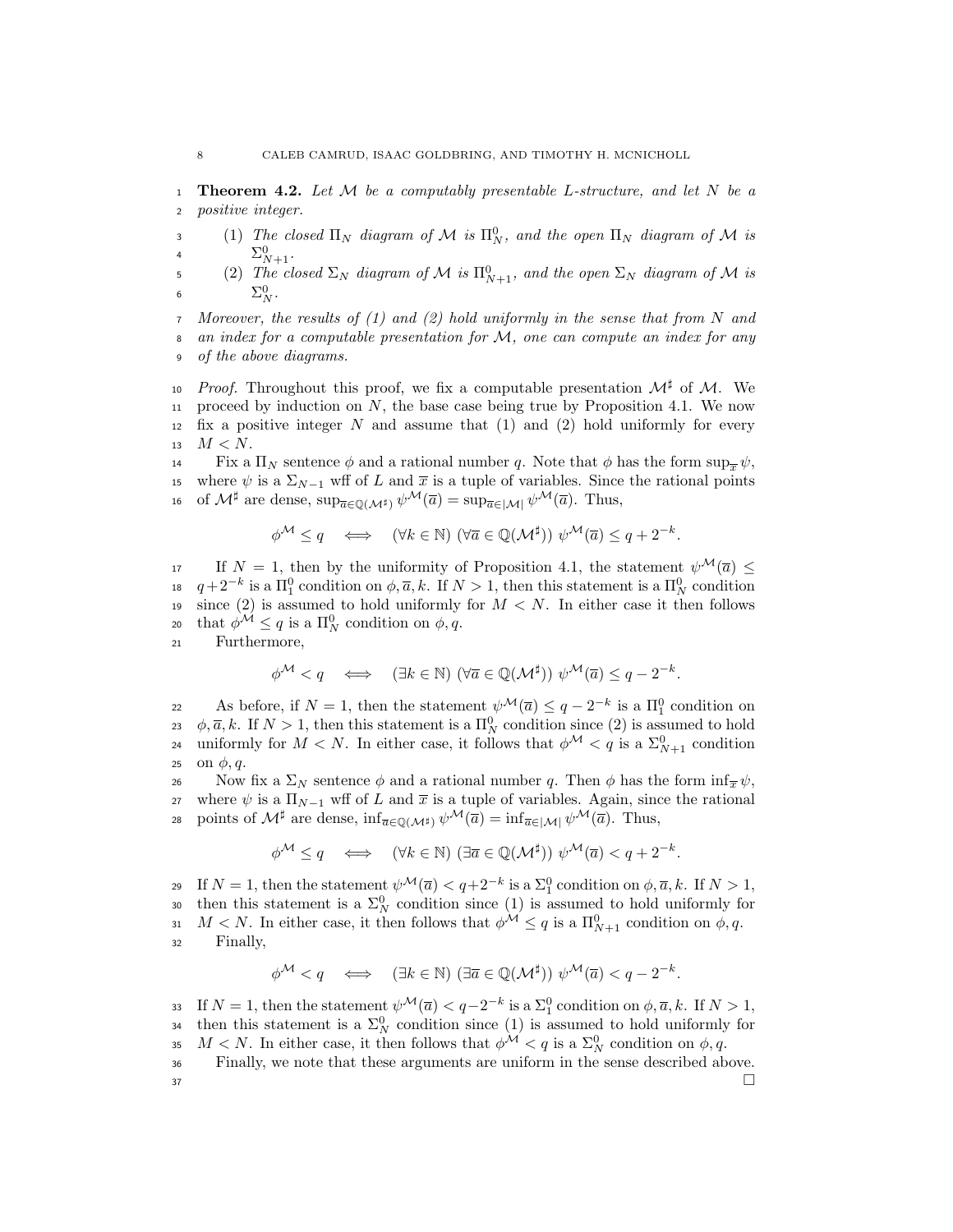1 5. FINITARY DIAGRAM RESULTS- LOWER BOUNDS

<sup>2</sup> We demonstrate that the results in Section 4 are the best possible by means of <sup>3</sup> the following.

- **4** Theorem 5.1. There is a language  $L'$  and a computably presentable  $L'$ -structure <sup>5</sup> M with the following properties:
- $(1)$  The closed quantifier-free diagram of M is  $\Pi^0_1$ -complete, and the open quantifier-free diagram of  $\mathcal M$  is  $\Sigma^0_1$ -complete.
- <sup>8</sup> (2) For every positive integer N, the closed  $\Pi_N$  diagram of M is  $\Pi_N^0$ -complete,
- and the open  $\Pi_N$  diagram of M is  $\Sigma^0_{N+1}$ -complete.
- 10 (3) For every positive integer N, the closed  $\Sigma_N$  diagram of M is  $\Pi^0_{N+1}$ -complete, 11 and the open  $\Sigma_N^0$  diagram of M is  $\Sigma_N^0$ -complete.

 $12$  *Proof.* Let  $L'$  be the metric language that consists of the following.

- 13 (1) A constant symbol  $\underline{0}$ .
- 14 (2) A family of constant symbols  $(c_n)_{n\in\mathbb{N}}$ .
- 15 (3) A family of predicate symbols  $(P_{N,n})_{N,n\in\mathbb{N}}$ , where  $P_{2N,n}$  and  $P_{2N+1,n}$  are 16  $(N + 1)$ -ary.
- <sup>17</sup> Here, each predicate symbol is assumed to have modulus of continuity equal to the <sup>18</sup> constant function 1.
- 19 We now define our L'-structure M. The underlying metric space of  $M$  is the 20 set N of natural numbers equipped with its discrete metric. We also set  $\mathbf{0}^{\mathcal{M}} = 0$ . <sup>21</sup> In order to define the interpretations of the other symbols, we first set

$$
f_N = \begin{cases} \Gamma(1 - \frac{1}{2}\chi_{R_N^*}) & N \text{ even} \\ \Gamma(\frac{1}{2}\chi_{(-R_N)^*}) & \text{otherwise.} \end{cases}
$$

<sup>22</sup> We can now set

$$
c_n^{\mathcal{M}} = \begin{cases} f_0(n/2) & n \text{ even} \\ f_1((n-1)/2) & \text{otherwise.} \end{cases}
$$

23 Finally, set  $P_{2N,n}^{\mathcal{M}}(a_0,\ldots,a_N) = f_{2N+2}(a_0,\ldots,a_N,n)$ , and let  $P_{2N+1,n}^{\mathcal{M}}(a_0,\ldots,a_N)$ 24  $f_{2N+3}(a_0,\ldots,a_N,n)$ .

- 25 It is clear that  $M$  has a computable presentation. In fact, one may simply take 26 the *n*-th distinguished point to be *n*.
- 27 We first note that the closed atomic diagram of  $\mathcal M$  is  $\Pi_1^0$ -complete. To see this,
- 28 let  $\phi_n$  be the sentence  $d(c_{2n}, 0)$ . Then, by Theorem 3.5,  $\phi_n^{\mathcal{M}} \leq \frac{1}{2}$  if and only if 29  $n \in \overline{\forall} R_0$ .
- 30 Similarly, the open atomic diagram of M is  $\Sigma_1^0$ -complete. This time, let  $\phi_n$  be 31 the sentence  $d(c_{2n+1}, 0)$ . Then, by Theorem 3.5,  $\phi_n^{\mathcal{M}} < \frac{1}{2}$  if and only if  $n \in \mathcal{\vec{B}}R_0$ .

Next fix a positive integer N. For each  $n \in \mathbb{N}$ , let  $\phi_n$  be the sentence

$$
\inf_{x_1} \ldots Q_{x_N} P_{2N,n}(x_1,\ldots,x_N),
$$

and let  $\psi_n$  be the sentence

$$
\sup_{x_1} \ldots Q_{x_N} P_{2N+1,n}(x_1,\ldots,x_N).
$$

- 32 By Theorem 3.5,  $\phi_n^{\mathcal{M}} \leq \frac{1}{2}$  if and only if  $n \in \vec{\forall} R_{2N}$ . Thus, the closed  $\Sigma_N$  diagram
- 33 of M is  $\Pi_{N+1}^0$ -complete. Also by Theorem 3.5,  $\psi_n^{\mathcal{M}} < \frac{1}{2}$  if and only if  $n \in \vec{\exists} R_{2N+1}$ .
- <sup>34</sup> Thus, the open  $\Pi_N$  diagram of M is  $\Sigma_{N+1}^0$ -complete.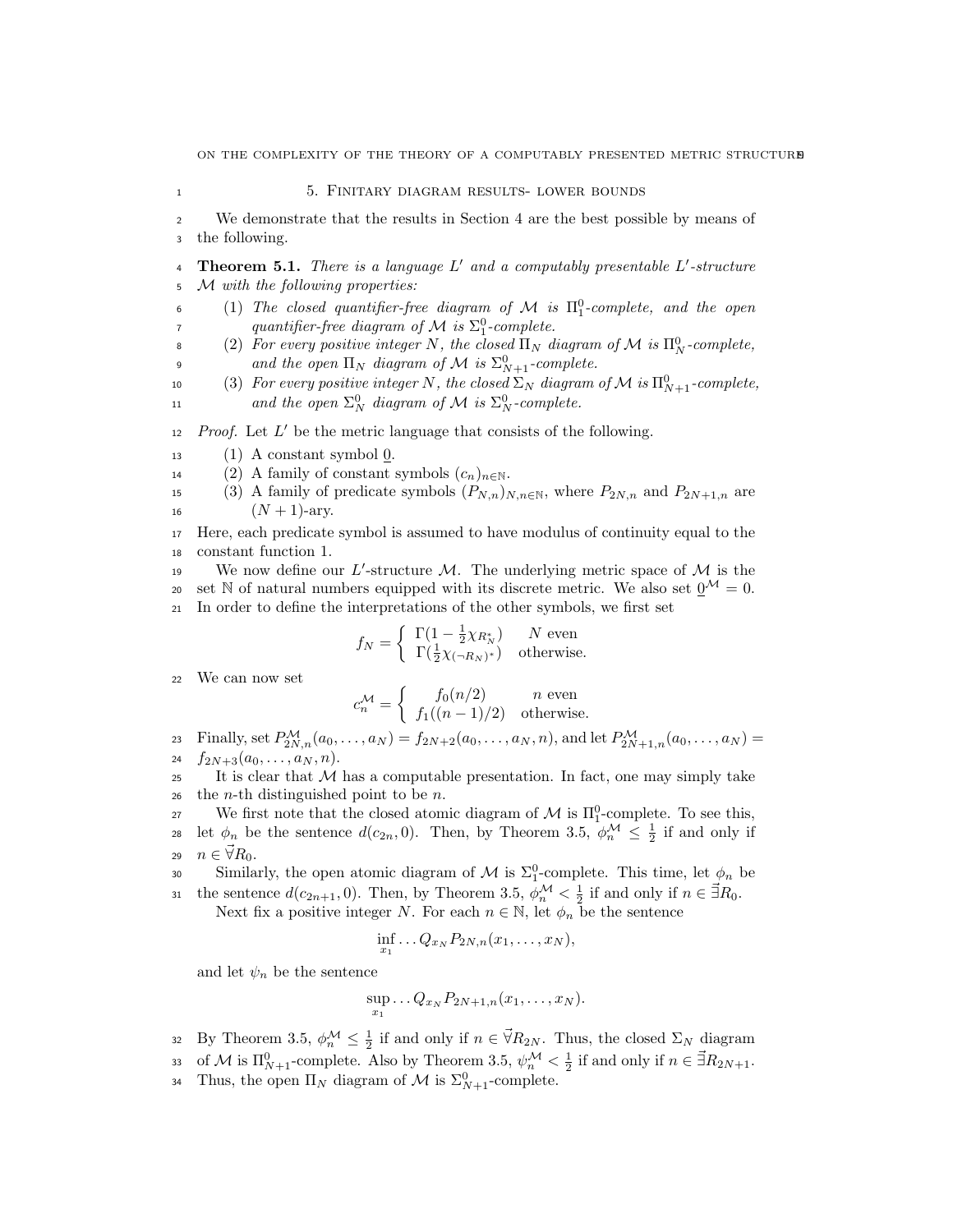since the open  $\Pi_{N-1}$  diagram of M is  $\Sigma_N^0$ -complete, it follows that the open  $\Sigma_N$  diagram of M is  $\Sigma_N^0$ -complete. It similarly follows that the closed Π<sub>N</sub> diagram 3 of M is  $\Pi_N^0$ -complete.

 We conclude this section with some remarks on the choice of structure in the above proof. Since structures in continuous logic must be bounded, it might seem that the unit interval is a natural setting in which to construct these lower bounds. However, it is well-known that the evaluation of maxima of computable functions on a computably compact space is a computable operation (see, e.g. Chapter 6 of [13]). Thus, the closed and open diagrams for a metric structure with a computably 10 compact presentation are  $\Pi_1^0$  and  $\Sigma_1^0$  respectively. It is fairly easy to see that the 11 standard presentation of  $[0, 1]$  (i.e. the presentation in which the distinguished 12 points are precisely the rational numbers in  $[0, 1]$  is computably compact. On the other hand, the natural numbers under the discrete metric provides the simplest non-trivial setting that is bounded and not compact.

#### 15 6. INFINITARY RESULTS

<sup>16</sup> When formulating our diagram complexity results for infinitary logic, we actually <sup>17</sup> must eschew the terminology of diagrams. The reason for this is that, because of <sup>18</sup> the coding of the computable infinitary formulae, these diagrams are capable of 19 computing  $\mathcal{O}$ , which itself is  $\Pi_1^1$ -complete. In order to avoid this pitfall, we focus 20 on the complexity of the right Dedekind cuts of reals of the form  $\phi^{\mathcal{M}}$  where  $\phi$  is 21 infinitary. To this end, for  $x \in \mathbb{R}$ , we let  $D^>(x)$  denote the right Dedekind cut of 22  $x$ , that is,

$$
D^{>}(x) = \{q \in \mathbb{Q} : q > x\}.
$$

<sup>23</sup> We also set

 $D^{\geq}(x) = \{q \in \mathbb{Q} : q \geq x\}.$ 

24 Of course, if x is irrational, then  $D^{>}(x) = D^{>}(x)$ . In terms of evaluating complex-<sup>25</sup> ity, differences only arise when considering uniformity.

<sup>26</sup> We first prove our infinitary upper bound result which generalizes our bounds <sup>27</sup> in the finitary case.

28 Theorem 6.1. Let M be a computably presentable L-structure and let  $\phi$  be a <sup>29</sup> computable infinitary sentence of L.

30 (1) If  $\phi$  is  $\Pi_{\alpha}^c$ , then  $D^>(\phi^{\mathcal{M}})$  is  $\Sigma_{\alpha+1}^0$  uniformly in a code of  $\phi$ , and  $D^{\geq}(\phi^{\mathcal{M}})$ 31 is  $\Pi_{\alpha}^{0}$  uniformly in a code of  $\phi$ .

32 (2) If  $\phi$  is  $\Sigma_{\alpha}^c$ , then  $D^>(\phi^{\mathcal{M}})$  is  $\Sigma_{\alpha}^0$  uniformly in a code of  $\phi$ , and  $D^{\geq}(\phi^{\mathcal{M}})$  is 33  $\Pi_{\alpha+1}^0$  uniformly in a code of  $\phi$ .

34 Proof. Fix a computable presentation  $\mathcal{M}^{\sharp}$  of M. Let  $\phi$  be a computable infinitary  $35$  sentence of  $L$ .

36 Suppose  $φ ∈ Σ<sup>c</sup><sub>α</sub> ∪ Π<sup>c</sup><sub>α</sub>$ . A code for  $φ$  yields a notation *a* for *α*. In the following, 37 all other ordinals considered are less than  $\alpha$ . For ease of exposition, we identify 38 each  $\beta \leq \alpha$  with its unique notation in  $\{b : b \leq_{\mathcal{O}} a\}.$ 

<sup>39</sup> We proceed by effective transfinite recursion. Thus, we assume the following 40 hold uniformly in an index of  $\mathcal{M}^{\#}$ .

41 (1) From a  $\beta < \alpha$  and a code of a  $\Pi^c_\beta$  sentence  $\psi$ , it is possible to compute a 42  $\Pi_{\beta}^0$  index of  $D^{\geq}(\psi^{\mathcal{M}})$  and a  $\Sigma_{\beta+1}^0$ -index of  $D^{>}(\psi^{\mathcal{M}})$ .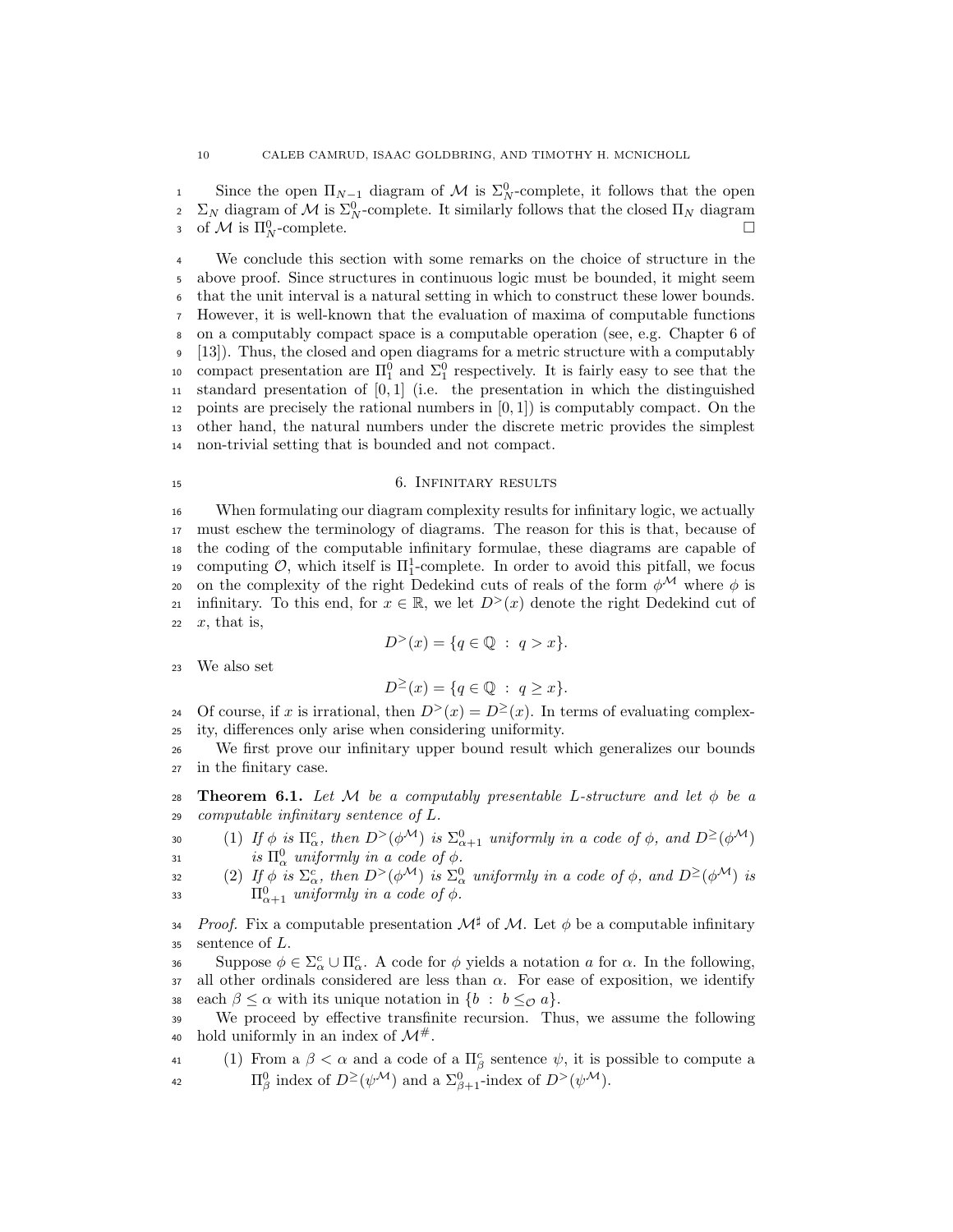- 1 (2) From a  $\beta < \alpha$  and a code of a  $\Sigma^c_\beta$  sentence  $\psi$ , it is possible to compute a 2  $\Pi_{\beta+1}^0$ -index of  $D^{\geq}(\psi)$  and a  $\Sigma_{\beta}^0$ -index of  $D^{>}(\psi_i)$ .
- First suppose that  $\phi$  is a  $\Pi_{\alpha}^{c}$  sentence. Thus,  $\phi$  has the form  $\bigvee \!\!\! \bigvee_{i \in I} \sup_{\overline{x_i}} \phi_i$  where <sup>4</sup> *I* is c.e. and  $\phi_i$  is  $\Sigma_{\beta_i}^c$  for some  $\beta_i < \alpha$ . Furthermore, we may assume  $(\beta_i)_{i \in I}$  is computable. For  $q \in \mathbb{Q}$ , we have

$$
q\in D^{\geq}(\phi^{\mathcal{M}})\Leftrightarrow (\forall k\in\mathbb{N})(\forall i\in I)(\forall \overline{r}\in\mathbb{Q}(\mathcal{M}^{\#}))\text{ }q+2^{-k}\in D^{>}(\phi_{i}^{\mathcal{M}}(\overline{r})).
$$

6 As  $\emptyset^{(\alpha)}$  computes  $D^>(\Phi_i^{\mathcal{M}}(\overline{r}))$  uniformly in i,  $D^{\geq}(\phi^{\mathcal{M}})$  is co-c.e. in  $\emptyset^{(\alpha)}$ , that is,  $D^{\geq}(\phi^{\mathcal{M}})$  is  $\Pi_{\alpha}^{0}$ . At the same time,

$$
q \in D^{>}(\phi^{\mathcal{M}}) \iff (\exists k \in \mathbb{N})(\forall i \in I)(\forall \overline{r} \in \mathbb{Q}(\mathcal{M}^{\#})) \ q - 2^{-k} \notin D^{>}(\phi_i^{\mathcal{M}}(\overline{r}).
$$

<sup>8</sup> Thus,  $D^>(\phi^{\mathcal{M}})$  is  $\Sigma^0_2(\emptyset^{(\alpha)}) = \Sigma^0_{\alpha+1}$ .

Now suppose  $\phi$  is a  $\Sigma^c_\alpha$  sentence. Thus,  $\phi$  has the form  $\bigwedge_{i\in I} \inf_{\overline{x_i}} \phi_i$  where I is 10 c.e. and  $\phi_i$  is  $\Pi_{\beta_i}^c$  for some  $\beta_i < \alpha$  uniformly in i. Let  $q \in \mathbb{Q}$ . Then,

$$
q \in D^{\geq}(\phi^{\mathcal{M}}) \iff (\forall k \in \mathbb{N})(\exists i \in I)(\exists \overline{r} \in \mathbb{Q}(\mathcal{M}^{\#}))q + 2^{-k} \in D^{>}(\phi_i^{\mathcal{M}}(\overline{r})).
$$

11 Thus,  $D^{\geq}(\phi^{\mathcal{M}})$  is  $\Sigma_2^0(\emptyset^{(\alpha)}) = \Sigma_{\alpha+1}^0$ . In addition,

$$
q \in D^{>}(\phi_{i_0}^{\mathcal{M}}) \iff (\exists k \in \mathbb{N})(\exists i \in I)(\exists \overline{r} \in \mathbb{Q}(\mathcal{M}^{\#})) q - 2^{-k} \notin D^{>}(\phi_i^{\mathcal{M}}(\overline{r})).
$$

12 Thus,  $D^>(\phi^{\mathcal{M}})$  is  $\Sigma_1^0(\emptyset^{(\alpha)}) = \Sigma_\alpha^0$ .

As these arguments are all uniform in an index of  $\mathcal{M}^{\#}$  and a code for  $\phi$ , the <sup>14</sup> theorem is proven.

<sup>15</sup> We now demonstrate the optimality of Theorem 6.1 by means of the following.

16 **Theorem 6.2.** There is a language  $L''$  and an  $L''$ -structure M so that the following 17 hold for every computable ordinal  $\alpha$ .

18 (1) There is a computable sequence  $(\psi_i)_{i\in\mathbb{N}}$  of  $\Pi^c_\alpha$  sentences of  $L''$  so that  $\{i :$ 19  $\frac{1}{2} \in D^{\geq}(\psi_{\alpha}^{\mathcal{M}})\}$  is  $\Pi_{\alpha}^{0}$ -complete.

20 (2) There is a computable sequence  $(\psi_i)_{i\in\mathbb{N}}$  of  $\Sigma^c_\alpha$  sentences of  $L''$  so that  $\{i :$ 21  $\frac{1}{2} \in D^>(\psi_\alpha^{\mathcal{M}})\}\$ is  $\Sigma_\alpha^0$ -complete.

22 (3) There is a computable sequence  $(\psi_i)_{i\in\mathbb{N}}$  of  $\Pi^c_\alpha$  sentences of  $L''$  so that  $\{i :$ 23  $\frac{1}{2} \in D^>(\psi_\alpha^{\mathcal{M}})\}$  is  $\Sigma_{\alpha+1}^0$ -complete.

24 (4) There is a computable sequence  $(\psi_i)_{i\in\mathbb{N}}$  of  $\Sigma^c_\alpha$  sentences of  $L''$  so that  $\{i :$ <sup>25</sup>  $\frac{1}{2} \in D^{\geq}(\psi_\alpha^{\mathcal{M}})\}$  is  $\Pi_{\alpha+1}^0$ -complete.

<sup>26</sup> The remainder of this section is dedicated to the proof of Theorem 6.2. We begin 27 with the construction of  $L''$  and  $M''$ .

28 Let  $L_0$  be a language consisting of one constant symbol q for every  $q \in \mathbb{Q} \cap [0,1]$ 29 and let  $\mathcal{M}_0$  be the  $L_0$ -structure whose underlying metric space is [0, 1] with its usual 30 metric and which interprets each q as q. Let  $L''$  be the expansion of  $L_0$  obtained <sup>31</sup> by adding a family  $(c_{N,n,x_1,...,x_{N+1}})_{N,n,x_1,...,x_{N+1} \in \mathbb{N}}$  of constant symbols.

32 Let M be the expansion of  $\mathcal{M}_0$  obtained by setting  $c_{N,n,x_1,...,x_{N+1}}^{\mathcal{M}} = \frac{1}{2}(1 -$ 33  $\chi_{R_{2N+1}}(n, x_1, \ldots, x_{N+1})$ ). Since  $(R_N)_{N \in \mathbb{N}}$  is computable, it follows that M is com-<sup>34</sup> putably presentable.

35 We now verify that  $L''$  and M satisfy the conclusions of Theorem 6.2. We will <sup>36</sup> need a little additional terminology and two lemmas.

Suppose  $(\psi_i)_{i\in\mathbb{N}}$  is a sequence of  $\Pi^c_\alpha$  sentences of L''. We say that a set S is 38 encoded by  $(\psi_i)_{i \in \mathbb{N}}$  if  $\psi_i^{\mathcal{M}} = 1 - \frac{1}{2}\chi_S(i)$  for all i.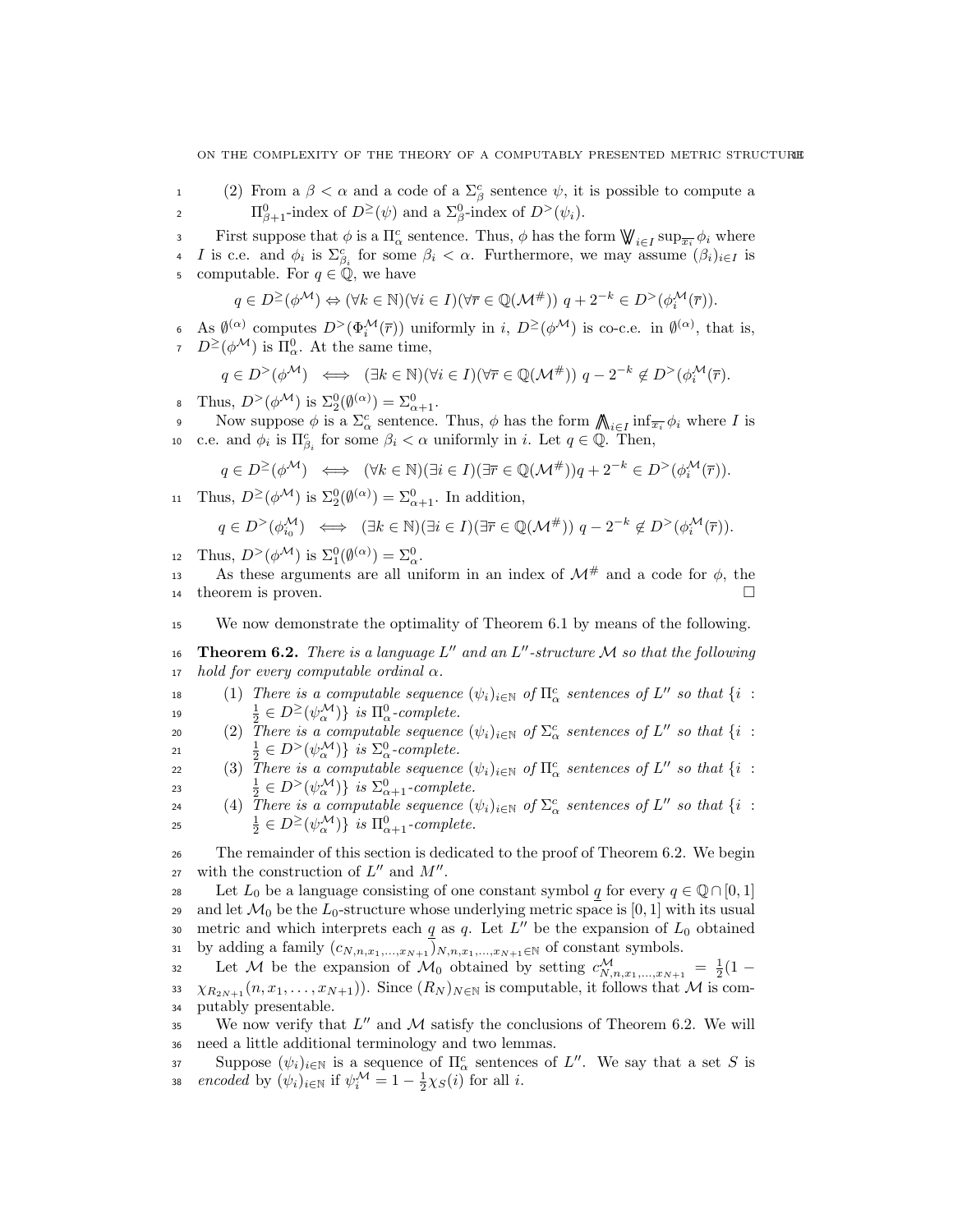similarly, if  $(\psi_i)_{i\in\mathbb{N}}$  is a sequence of  $\Sigma^c_\alpha$  sentences of  $L''$ , we say that a set S is 2 encoded by  $(\psi_i)_{i \in \mathbb{N}}$  if  $\psi_i^{\mathcal{M}} = \frac{1}{2}(1 - \chi_S(i))$  for all i.

- 3 Lemma 6.3. Let  $\alpha$  be a computable ordinal.
- 4 (1) Every  $\Sigma^0_\alpha$  set is encoded by a computable sequence of  $\Sigma^c_\alpha$  sentences.
- 5 (2) Every  $\Pi_{\alpha}^{0}$  set is encoded by a computable sequence of  $\Pi_{\alpha}^{c}$  sentences.
- *Proof.* We prove (1). Part (2) then follows by considering complements. Suppose 7 S is  $\Sigma^0_\alpha$ .

If  $\alpha = 0$ , then we let

$$
\psi_i = \begin{cases} d(\underline{0}, \underline{0}) & i \in S \\ d(\underline{0}, \frac{1}{2}) & \text{otherwise.} \end{cases}
$$

9 Next suppose  $\alpha = N + 1$  where  $N \in \mathbb{N}$ . Let

$$
\psi_n = \bigwedge_{x_1} \bigvee_{x_2} \dots C_{x_{N+1}} d(c_{N,n,x_1,\dots,x_{N+1}}, \underline{0}).
$$

10 Here,  $\mathcal C$  is  $\mathcal N$  if N is even and  $\mathcal V$  if N is odd.

11 It follows from Lemma 3.3 that  $(\psi_n)_{n \in \mathbb{N}}$  encodes  $\exists R_{2N+1}$ . Since  $\exists R_{2N+1}$  is 12  $\Sigma_{N+1}^0$ -complete, it follows that every  $\Sigma_{N+1}^0$  set is encoded by a sequence of com-13 putable  $\Sigma_{N+1}^c$  sentences. Furthermore, the construction of such a sequence from a 14  $\Sigma_{N+1}^0$  index is uniform.

15 Suppose  $\alpha \geq \omega$ . Similar to the proof of Theorem 7.9 of [1], we construct a is sequence  $(\phi_n)_{n\in\mathbb{N}}$  of  $\Sigma^0_\alpha$  sentences so that  $\phi_n^{\mathcal{M}} = 1 - \chi_S(n)$ . In particular, we 17 replace  $\top$  and  $\bot$  with  $d(0,0)$  and  $d(0,1)$  respectively. Setting  $\psi_n = \frac{1}{2}\phi_n$  yields the <sup>18</sup> desired formulae.

19 **Lemma 6.4.** If  $(\psi_n)_{n \in \mathbb{N}}$  is a computable sequence of  $\Pi^c_\alpha$  sentences of  $L''$ , then  $t^{20}$  there is a computable  $\Pi^{c}_{\alpha}$  sentence  $\phi$  of  $L''$  so that

$$
\phi^{\mathcal{M}} = \sum_{n=0}^{\infty} 2^{-(n+1)} \psi_n^{\mathcal{M}}.
$$

21 Furthermore, a code of  $\phi$  can be computed from an index of  $(\psi_n)_{n\in\mathbb{N}}$ .

22 *Proof.* For  $a, b \in [0, 1]$ , let  $\arg(a, b) = \frac{1}{2}(a + b)$ . By inspection, 23

$$
avg(a, b) = max\{a - \frac{1}{2}(a - b), b - \frac{1}{2}(b - a)\}.
$$

24 Thus, we may regard avg as a connective. If  $\phi, \psi$  are quantifier-free, then so is 25  $\arg(\phi, \psi)$ .

Since avg is increasing in each variable and continuous, it follows that  $\arg(\sup_j a_j, \sup_k b_k) =$ 

27  $\sup_{i,k} \arg(a_j, b_k)$  and  $\arg(\inf_j a_j, \inf_k b_k) = \inf_{j,k} \arg(a_j, b_k)$ . From this it follows 28 that  $\arg(\phi, \psi)$  is equivalent to a  $\Pi_{\alpha}^{c}$  (resp.  $\Sigma_{\alpha}^{c}$ ) sentence if  $\phi$  and  $\psi$  are  $\Pi_{\alpha}^{c}$  (resp.

29  $\Sigma^c_\alpha$ ) sentences.

30 When  $a_0, ..., a_{K+1} \in [0, 1]$ , note that

$$
\sum_{n=0}^{K+1} 2^{-(n+1)} a_n = \arg(\phi_0, \sum_{n=0}^{K} 2^{-(n+1)} \phi_{n+1}).
$$

31 Thus, we may regard inner product with  $(2^{-(n+1)})_{n=0}^K$  as a connective. Further-

32 more, a code of  $\sum_{n=0}^{K} 2^{-(n+1)} \phi_n$  can be computed from codes of  $\phi_0, \ldots, \phi_K$ .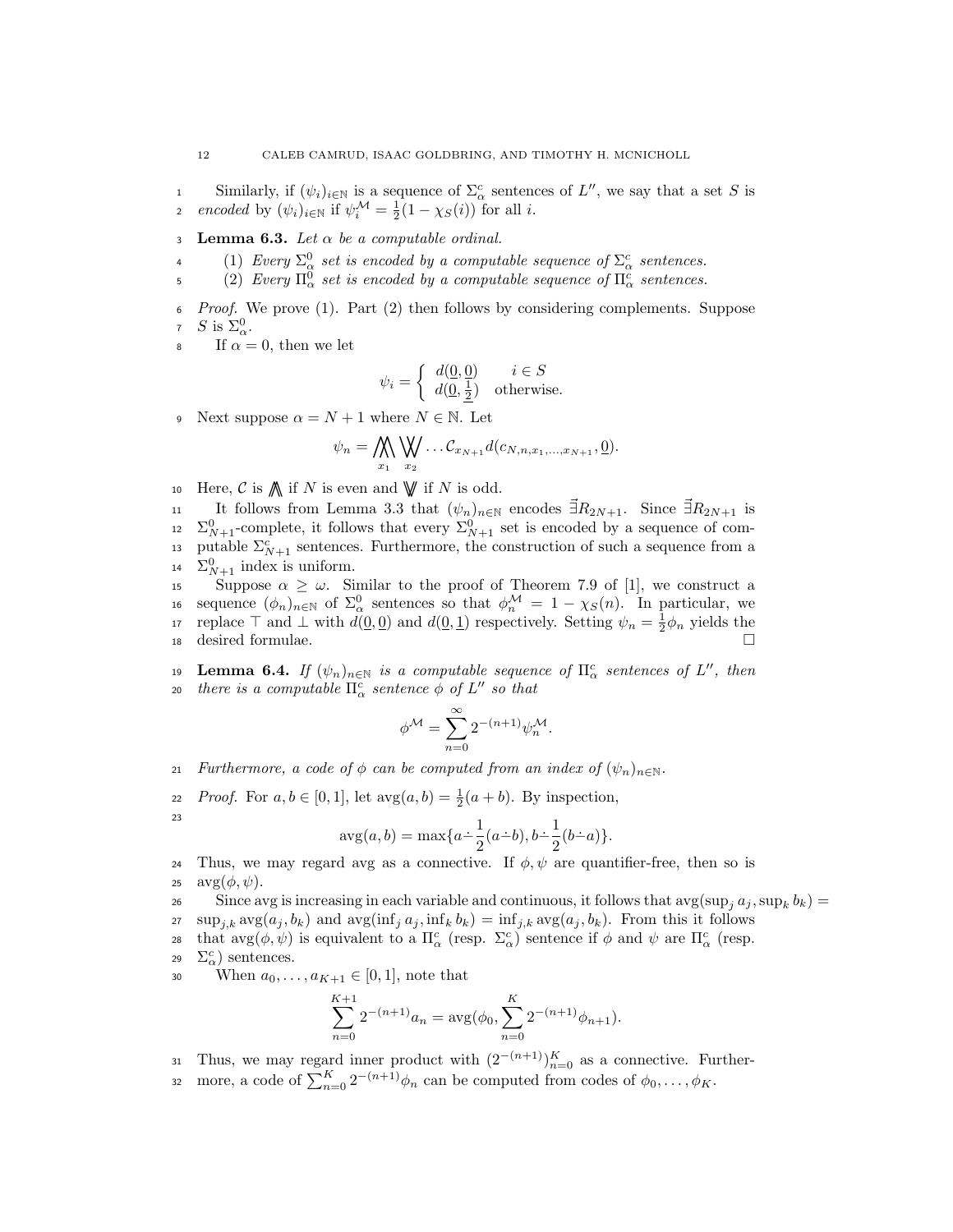1 Finally, when  $a_n \in [0, 1]$ , we have

$$
\sum_{n=0}^{\infty} a_n = \sup_K \sum_{n=0}^K a_n.
$$

- <sup>2</sup> The conclusion of the lemma follows.
- Proof of Theorem 6.2. Parts (1) and (2) follow directly from Lemma 6.3.
- Now suppose S is  $\Sigma_{\alpha+1}^0$  complete. Take a  $\Pi_{\alpha}^0$  binary relation R so that  $S = \vec{\exists} R$ . 5 By Lemma 6.3, there is a computable family  $(\psi_{n,x_1})_{n,x_1\in\mathbb{N}}$  of  $\Pi^c_\alpha$  sentences so that 6 for all  $n, x_1 \in \mathbb{N}$ ,  $\psi_{n, x_1}^{\mathcal{M}} = 1 - \frac{1}{2} \chi_R(n, x_1)$ . By Lemma 6.4, there is a computable sequence  $(\phi_n)_{n \in \mathbb{N}}$  of  $\Pi^c_\alpha$  sentences so that

$$
\phi_n^{\mathcal{M}}=\sum_{x_1=0}^{\infty}2^{-(x_1+2)}\psi_{n,x_1}^{\mathcal{M}}
$$

.

s It then follows that  $n \in S$  if and only if  $\frac{1}{2} \in D^>(\phi_n^{\mathcal{M}})$ , establishing (3). Part (4) <sup>9</sup> follows by considering complements.

 Returning to an earlier point, we note that the closed and open quantifier-free 11 diagrams of M are  $\Pi_1^0$ -complete and  $\Sigma_1^0$ -complete respectively. To see this, fix a  $\Sigma_1^0$  complete set C, and let  $(c_s)_{s=0}^{\infty}$  be an effective enumeration of C. Since C is infinite, we may assume this enumeration is one-to-one. Let

$$
p_n = \begin{cases} \frac{1}{2} - 2^{-s} & \text{if } n = c_s\\ \frac{1}{2} & \text{otherwise.} \end{cases}
$$

14 It is fairly straightforward to show that  $(p_n)_{n\in\mathbb{N}}$  is computable as a sequence of is reals. Furthermore,  $p_n < \frac{1}{2}$  if and only if  $n \in C$ . Since L'' contains a constant <sup>16</sup> symbol for each rational number, it follows that the open quantifier-free diagram 17 of M is  $\Sigma_1^0$ -complete. The  $\Pi_1^0$ -completeness of the closed quantifier-free diagram <sup>18</sup> follows by considering complements.

<sup>19</sup> We also note that while computably compact domains are insufficient for demon- $20$  strating lower bounds in the finitary case,  $[0, 1]$  works swimmingly in the infinitary <sup>21</sup> case.

 Finally, we note that the infinitary sentences in the above proof are built up from quantifier-free sentences. Thus, they do not require moduli of continuity. Therefore, although we have framed our work in an effectivization of the infinitary continuous logic of Eagle, our results will hold in any reasonable effectivization of the infinitary continuous logic of Ben-Yaacov and Iovino.

#### <sup>27</sup> 7. Conclusion

 We have introduced a framework for examining the complexity of the quanti- fier levels of the finitary and infintary theory of a computably presented metric space and we have pinned down the complexity at each level in terms of the hy- perarithmetical hierarchy. Our demonstration of the lower bounds in the finitary 32 case introduces a novel method for encoding  $\Sigma_N$  and  $\Pi_N$  conditions into series in- equalities. Our demonstration of the lower bounds in the infinitary case is mostly straightforward. However, our supporting result that computable infinitary logic can represent the inner product with  $(2^{-(n+1)})_{n=0}^{\infty}$  from the connectives  $\neg, \div, \frac{1}{2}$  ap-pears to be new. Our examples in these demonstrations are somewhat artificial. We